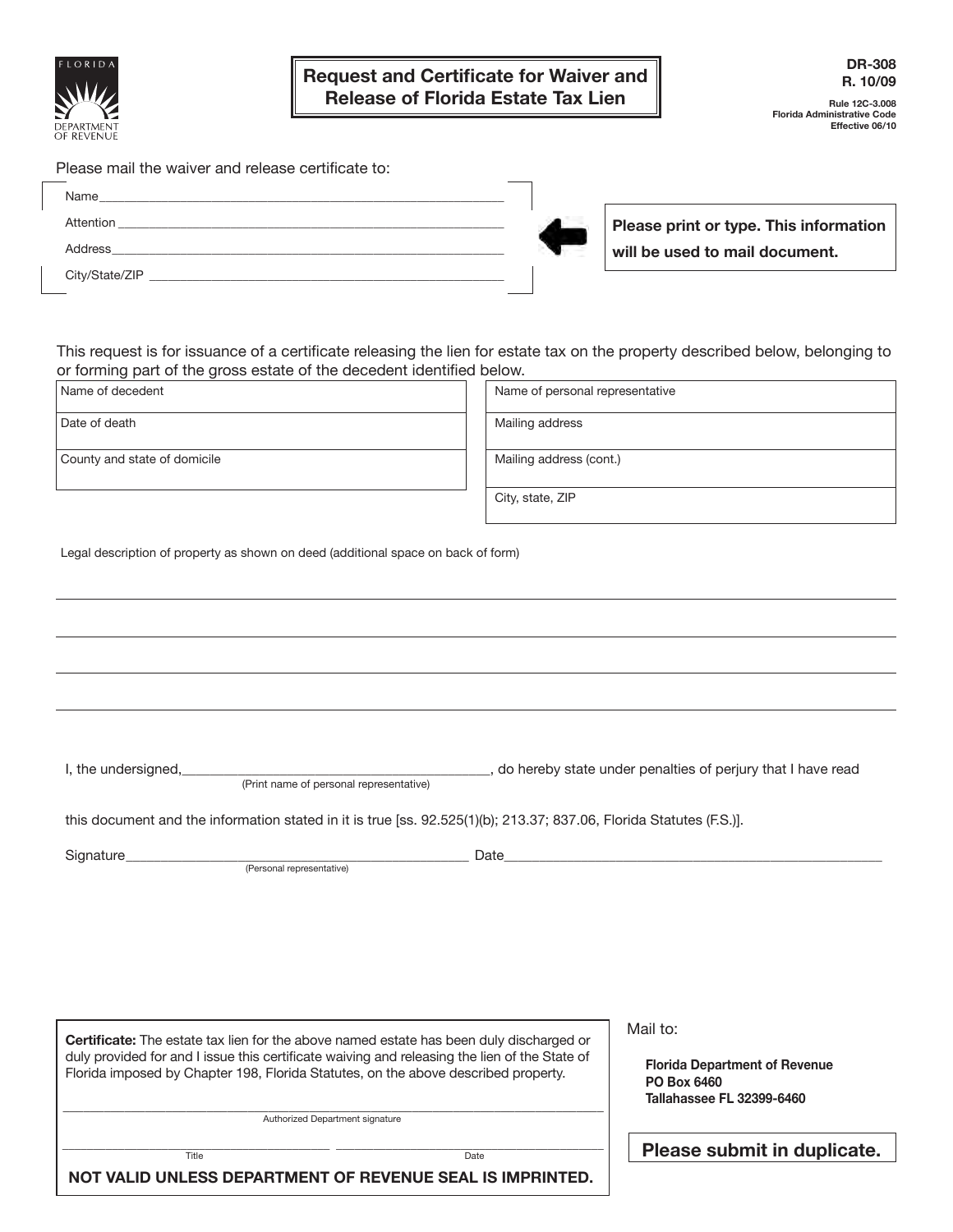| Legal description of property as shown on deed (attach additional sheets if necessary) |  |  |
|----------------------------------------------------------------------------------------|--|--|
|                                                                                        |  |  |
|                                                                                        |  |  |
|                                                                                        |  |  |
|                                                                                        |  |  |
|                                                                                        |  |  |
|                                                                                        |  |  |
|                                                                                        |  |  |
|                                                                                        |  |  |
|                                                                                        |  |  |
|                                                                                        |  |  |
|                                                                                        |  |  |
|                                                                                        |  |  |
|                                                                                        |  |  |
|                                                                                        |  |  |
|                                                                                        |  |  |
|                                                                                        |  |  |
|                                                                                        |  |  |
|                                                                                        |  |  |
|                                                                                        |  |  |
|                                                                                        |  |  |
|                                                                                        |  |  |
|                                                                                        |  |  |
|                                                                                        |  |  |
|                                                                                        |  |  |
|                                                                                        |  |  |
|                                                                                        |  |  |
|                                                                                        |  |  |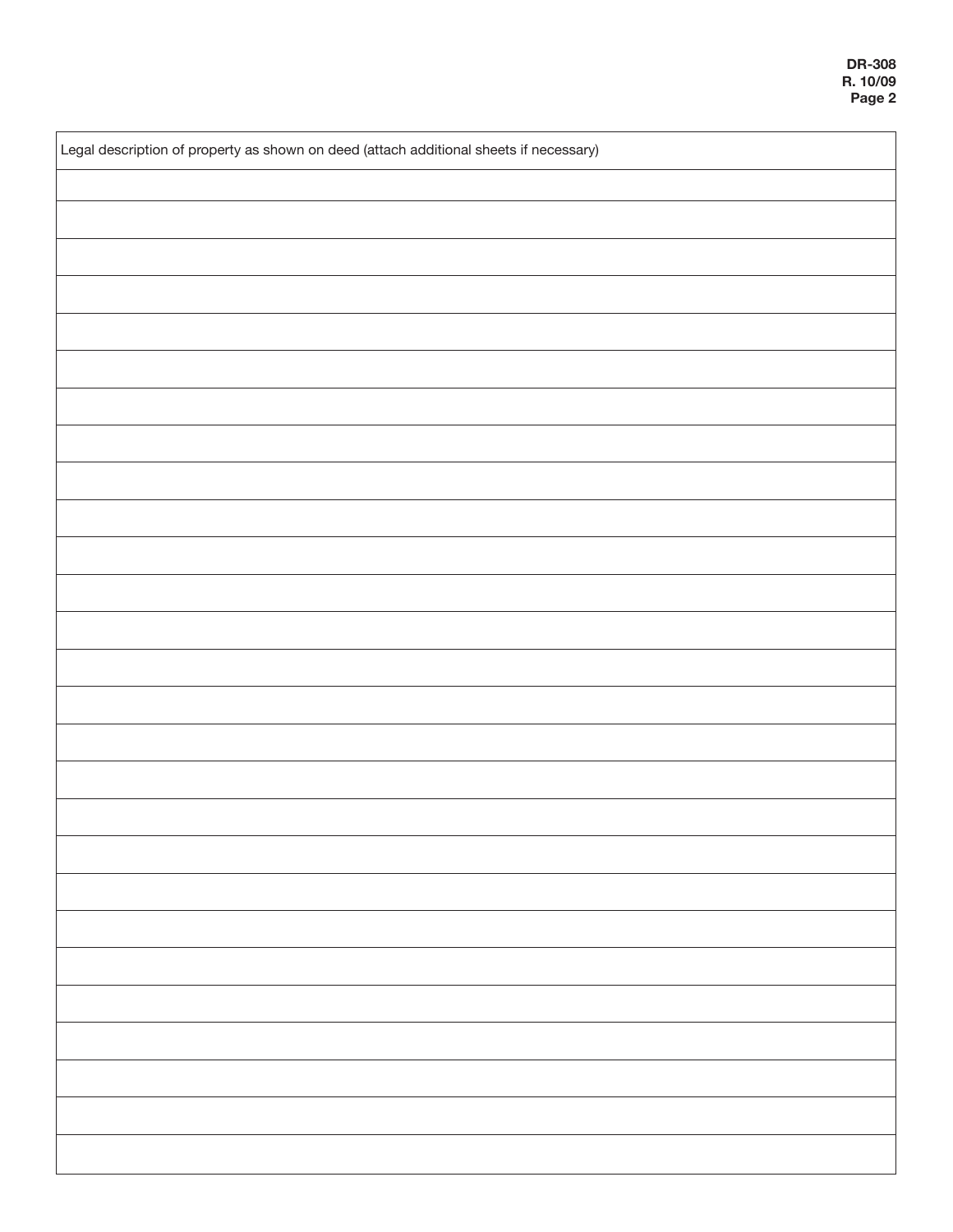### **Request and Certificate for Waiver and Release of Florida Estate Tax Lien**

### **Value of Estate**

| Name of decedent                                                    |  |
|---------------------------------------------------------------------|--|
| Social Security Number (SSN)*                                       |  |
| Date of death                                                       |  |
|                                                                     |  |
| Value of remaining real property in Florida if release is issued \$ |  |
|                                                                     |  |
|                                                                     |  |
| Estimated taxable estate for federal estate tax purposes \$         |  |
|                                                                     |  |

I, the undersigned, 1.1 and 10 and 200 and 200 and 200 and 200 and 200 and 200 and 200 and 200 and 200 and 200

this document and the information stated in it is true [ss. 92.525(1)(b); 213.37; 837.06, F.S.].

(Print name of personal representative)

Signature\_\_\_\_\_\_\_\_\_\_\_\_\_\_\_\_\_\_\_\_\_\_\_\_\_\_\_\_\_\_\_\_\_\_\_\_\_\_\_\_\_\_\_\_\_\_\_\_\_ Date \_\_\_\_\_\_\_\_\_\_\_\_\_\_\_\_\_\_\_\_\_\_\_\_\_\_\_\_\_\_\_\_\_\_\_\_\_\_\_\_\_\_\_\_\_\_\_\_\_\_\_\_

(Personal representative or attorney for estate)